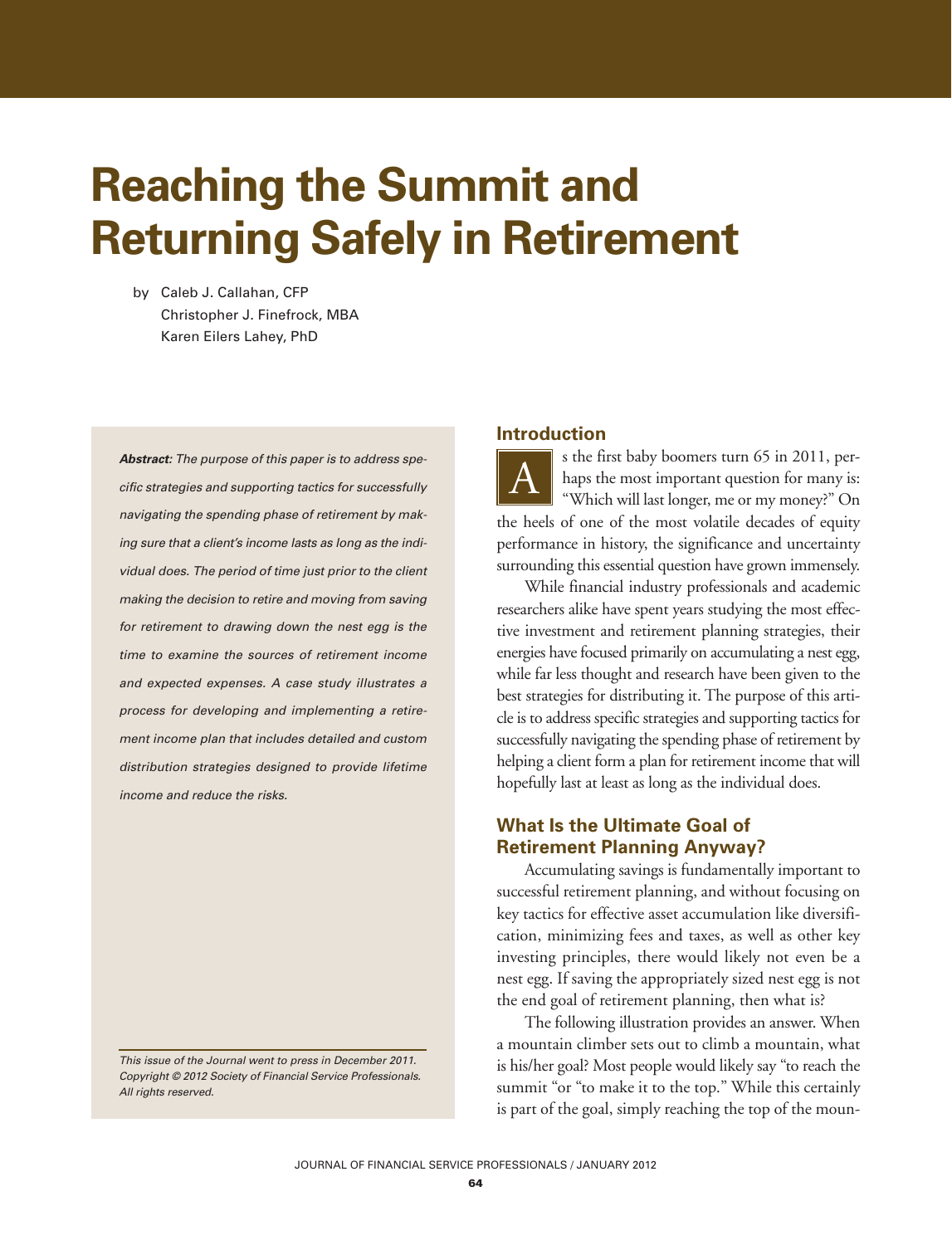tain alone is not the ultimate goal. The ultimate goal of a climber is to reach the top…and come back down safely. Considering that most climbing accidents historically occur on the descent, it is this second half of the journey that presents the greatest risk and requires a tremendous amount of planning. Climbers who focus only on the ascent and do not consider how personal circumstances and environmental conditions (i.e. risks) may change during the climb back down—and plan

accordingly—contribute to the statistics of all those climbers who never complete their journey.

Many people spend their whole lives working and planning diligently so that they can save a large sum of money for retirement. Few people give the same amount of attention to planning how their money is going to provide income for the rest of their lives. Making sure the nest egg will provide income throughout retirement is the part of the journey that is often overlooked.

| <b>Risks to Retirement Income</b> |                                                                                                                                                                                                                                                                                                                                 |                                                                                                                                                                                                                                                                                                                                                                                                                                                                                                                                                                                                                                                                                                                                  |  |  |  |  |  |  |
|-----------------------------------|---------------------------------------------------------------------------------------------------------------------------------------------------------------------------------------------------------------------------------------------------------------------------------------------------------------------------------|----------------------------------------------------------------------------------------------------------------------------------------------------------------------------------------------------------------------------------------------------------------------------------------------------------------------------------------------------------------------------------------------------------------------------------------------------------------------------------------------------------------------------------------------------------------------------------------------------------------------------------------------------------------------------------------------------------------------------------|--|--|--|--|--|--|
| <b>RISK</b><br><b>MARKFT</b>      | <b>CONCERN</b><br>The risk of losing all or a significant<br>portion of my money invested in the<br>market. Specifically, the risk that the<br>order or sequence of investment<br>returns in retirement will negatively<br>impact my portfolio and its<br>sustainability (e.g., retiring just<br>before a major market crisis). | <b>IMPACT ON RETIREMENT INCOME</b><br>Equities are typically needed to reach certain retirement objectives<br>and to help keep pace with inflation. However, market risk, if not<br>addressed, can cause volatility in portfolio values and may result in<br>depletion of the entire portfolio. Once we retire and begin<br>withdrawing income from our investments, average returns no<br>longer matter. What matters in retirement is the sequence of<br>returns. For example, experiencing negative returns early in<br>retirement may cause premature depletion of the entire portfolio.<br>Retirees need to avoid being in the position of having to sell assets to<br>facilitate an income withdrawal during down markets. |  |  |  |  |  |  |
| <b>LONGEVITY</b>                  | The risk of outliving the assets I have<br>set aside for retirement.                                                                                                                                                                                                                                                            | Advances in medicine, technology, and health awareness have<br>increased the chances by more than 50% that you and/or your<br>spouse will live beyond the standard "life expectancy." To<br>successfully manage longevity risk, your retirement plan should<br>include a component that provides for lifetime income, not just<br>income for life expectancy.                                                                                                                                                                                                                                                                                                                                                                    |  |  |  |  |  |  |
| <b>INFLATION</b>                  | The risk that costs of goods and<br>services will increase over time.                                                                                                                                                                                                                                                           | Inflation has superseded health care risk as the top concern of<br>retirees, with the majority expressing concern that the value of<br>their savings and investments might not keep pace with inflation. <sup>a</sup>                                                                                                                                                                                                                                                                                                                                                                                                                                                                                                            |  |  |  |  |  |  |
| <b>LIQUIDITY</b>                  | The risk that my current portfolio will<br>provide me with limited or no<br>flexibility when unexpected needs arise.                                                                                                                                                                                                            | Since change is the one constant we can count on, even the<br>most well-thought-out retirement plans must possess<br>flexibility through liquidity.                                                                                                                                                                                                                                                                                                                                                                                                                                                                                                                                                                              |  |  |  |  |  |  |
| <b>HEALTH</b>                     | The risk of being forced to deplete a<br>significant portion of my assets to<br>pay for long term care.                                                                                                                                                                                                                         | Two-thirds of retirees age 65 and older will need some form of<br>long-term care in their lifetimes. <sup>b</sup> About 75% of single people<br>and 50% of all couples spend all of their savings within one year<br>of entering a nursing home. <sup>c</sup> Leaving such a risk unaddressed<br>can have a devastating impact on a spouse and family, both<br>financially and emotionally.                                                                                                                                                                                                                                                                                                                                      |  |  |  |  |  |  |
| <b>LEGACY</b>                     | The risk of not being able to leave a<br>financial legacy to the people or<br>organizations I care about most.                                                                                                                                                                                                                  | By prioritizing a legacy as one of our financial goals, we can balance<br>funding for retirement income with provisions for those we care<br>about most.                                                                                                                                                                                                                                                                                                                                                                                                                                                                                                                                                                         |  |  |  |  |  |  |

**TABLE 1**

**<sup>a</sup>** M.G. Associates, "2009 Risk and Process of Retirement Survey Report and Findings," Society of Actuaries (2009).

**<sup>b</sup>** AARP, AARP Public Policy Institute Fact Sheet (2007).

**<sup>c</sup>** 2009 Kaiser Commission on Medicaid and the Uninsured, www.kff.org/kcmu.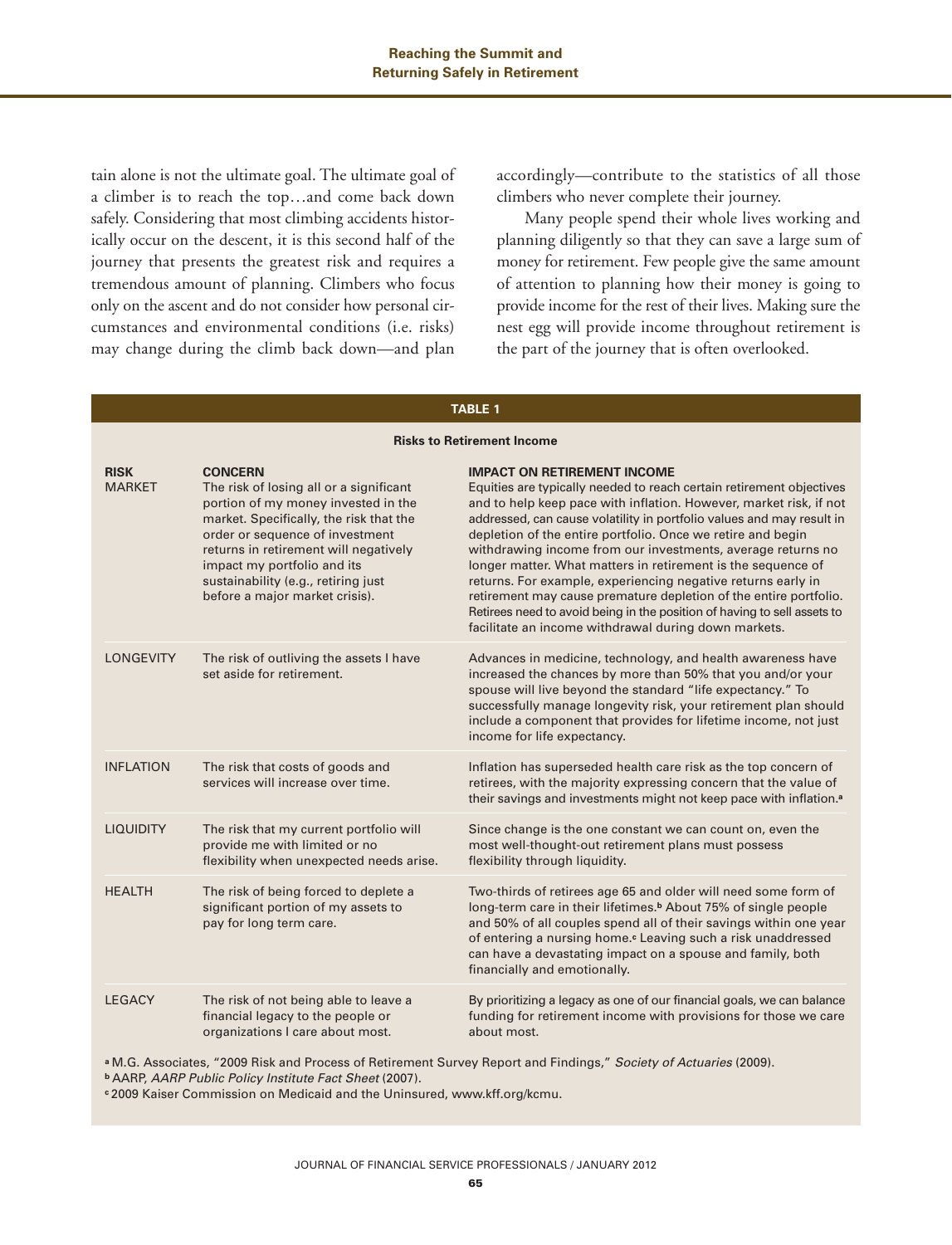Financial planners have historically taken two approaches to addressing the risks confronting retirement income: (1) changing the asset allocation of the portfolio as the client nears retirement, and (2) using an initial level of withdrawals once the client is retired and then modifying it for inflation. This withdrawal rate concept is based on a 1994 study<sup>1</sup> that initially recommends that the highest sustainable withdrawal rate is 4% if the portfolio is to last 30 years and that clients should reduce their withdrawals if the returns are less than expected.

Cooley, Hubbard, and Walz2 provide an excellent review of the extensive literature on withdrawal rates and sustainability. They discuss changes in the withdrawal rate based on alterations of the portfolio asset allocations and Monte Carlo simulations with various time period returns. Bernard<sup>3</sup> tests for the depletion risk of a portfolio when it is used for retirement income and examines five aspects of the withdrawal concept that include: (1) initial amount of

#### **FIGURE 1**



the withdrawal rate, (2) inflation adjustment to the withdrawal rate in subsequent years, (3) allocation of the portfolio for bonds and stocks, (4) assumed time period spent in retirement, and (5) fees incurred to manage the portfolio. Results indicate that the traditional withdrawal of retirement income from the portfolio has unacceptable depletion risk and legacy risk; therefore, he suggests four possible solutions. These studies offer evidence that a retirement income that is based on an initial withdrawal rate adjusted in subsequent years for inflation has a significant chance of the individual lasting longer than his/her money.

The risks clients face saving for retirement are different than the risks they face during retirement, and these risks will be discussed shortly. Building a plan to distribute a nest egg in a manner that mitigates the unique risks the client will face during the retirement years is absolutely necessary.

What is the ultimate purpose of retirement planning? To accumulate a nest egg that will produce enough income to satisfy a client's needs and wants throughout a lifetime. These retirement plans must be based on detailed conversations with clients to determine their goals and objectives as well as the willingness to make trade-offs as suggested by Harlow and Milevsky.4

## **The Great Transition**

How does a financial planner build a successful retirement income distribution strategy? Many risks are not necessarily unique to the distribution phase but often become more intense and are magnified once the client enters this phase and begins living on his/her savings. Some of the risks fighting against a retiree's income streams are summarized in Table 1 (on previous page).

These risks can pose significant threats to the sustainability of a client's retirement income streams. It is during the transition from saving money for retirement to spending money throughout retirement that individuals may find themselves running out of money as their income streams are depleted by one or more of these retirement income risks. To protect against this happening, as the client shifts into retirement he/she needs to start reallocating savings from traditional asset allocations to income allocations. The nest egg needs to be diversified and allocated among a variety of complementary income solutions that are uniquely designed to work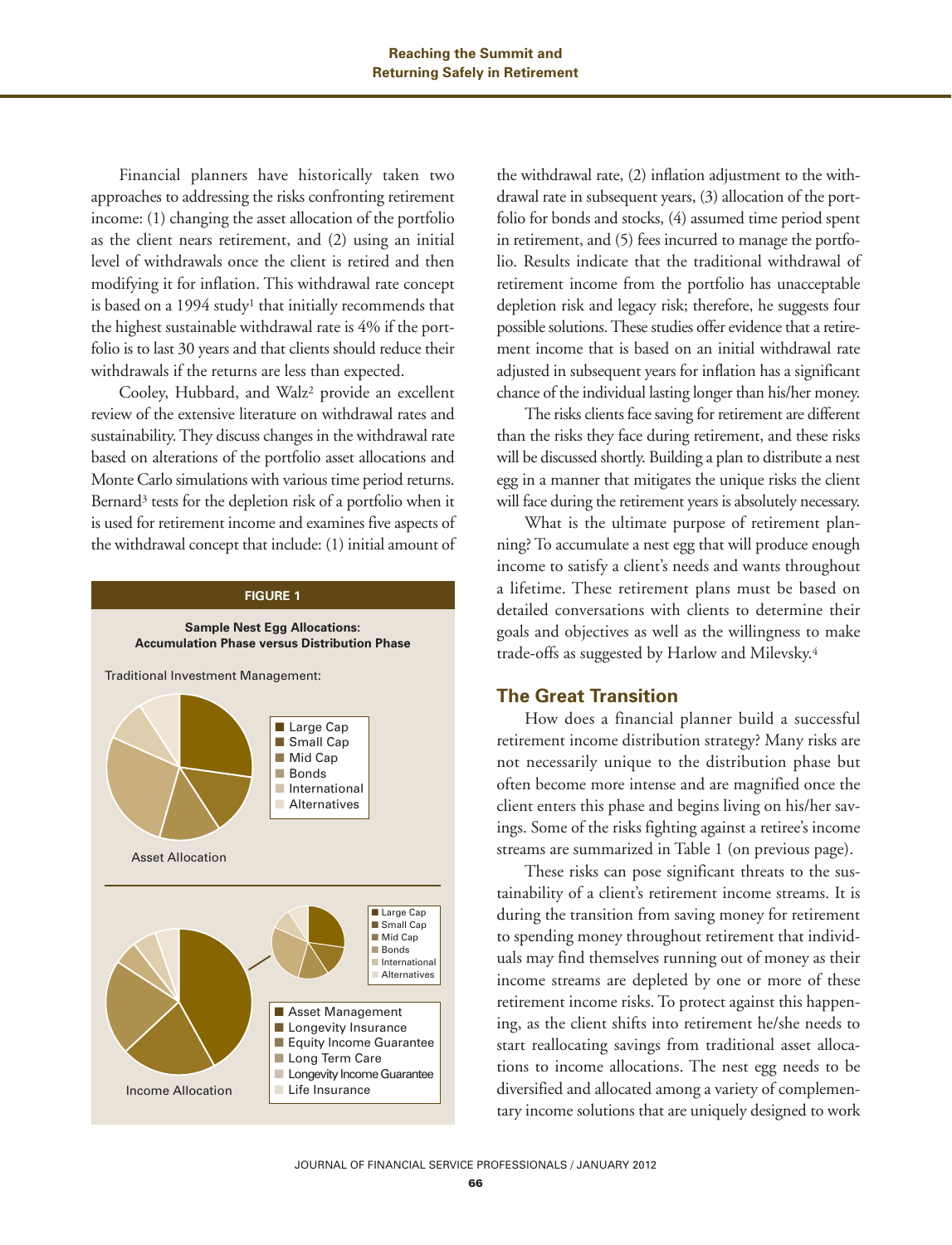together to provide specialized retirement benefits to suit a client's specific needs. Figure 1 shows the change in investment philosophy from the accumulation phase to the distribution phase.

The income allocation has traditional asset allocations for part of the savings but also provides solutions that are designed to eliminate or reduce key risks. What a retiree's actual income-focused portfolio looks like will largely depend on individual facts and circumstances that create various degrees of exposure to different retirement risks, as well as the retiree's specific attitude toward these risks. The shifting of assets from accumulationfocused holdings to income distribution-focused holdings as the client gets set to retire is what we refer to as "The Great Transition" (Figure 2).

Shifting from asset allocation (climbing up the mountain) to income allocation (coming back down the mountain) is nothing more than a "role change" for the nest egg. The goal for the client is to make sure that the assets are used or spent in the most efficient manner possible during retirement, given the purposes they are trying to accomplish.

### **The Risk Management Process**

As clients get ready to retire, it is important for them to realize the magnitude of risk. Individuals must decide how they plan to address each of the income risks they will face during retirement. There are four ways to address risk: avoid, reduce, retain, or transfer (AART) as shown in Figure 3.

When it comes to managing retirement income risk, there are really only three risk management tactics available, because the option to "avoid" a risk such as poor health (incurring a long-term care event) does not really exist for a client. The remaining options are to retain the risks and either prepare for or deal with the consequences, reduce exposure as much as possible and hope that an out-of-the-ordinary event does not happen, or truly transfer the risk to a third party who can provide protection. When a client evaluates the feasibility of these three risk management options, it becomes clear that retaining 100% of income risk is not an attractive option. For example, if a client lives longer than expected and has no other strategy in place, the reality is that he/she is likely to

run out of money. Such a scenario makes it unattractive for a client to want to retain all of this risk.

Reducing income risk as much as possible is certainly an option and should be part of the comprehensive plan. For example, a client can reduce health risk by attempting to maintain a healthy lifestyle, but that can only reduce the health risk to a certain level. Family history and unexpected events can trigger a long-term care event at any time. Attempting to reduce risks such as market and liquidity risk by taking savings out of equity investments and placing them in cash equivalents will



#### **FIGURE 3**

**The "ARRT" of Managing Retirement Income Risk**

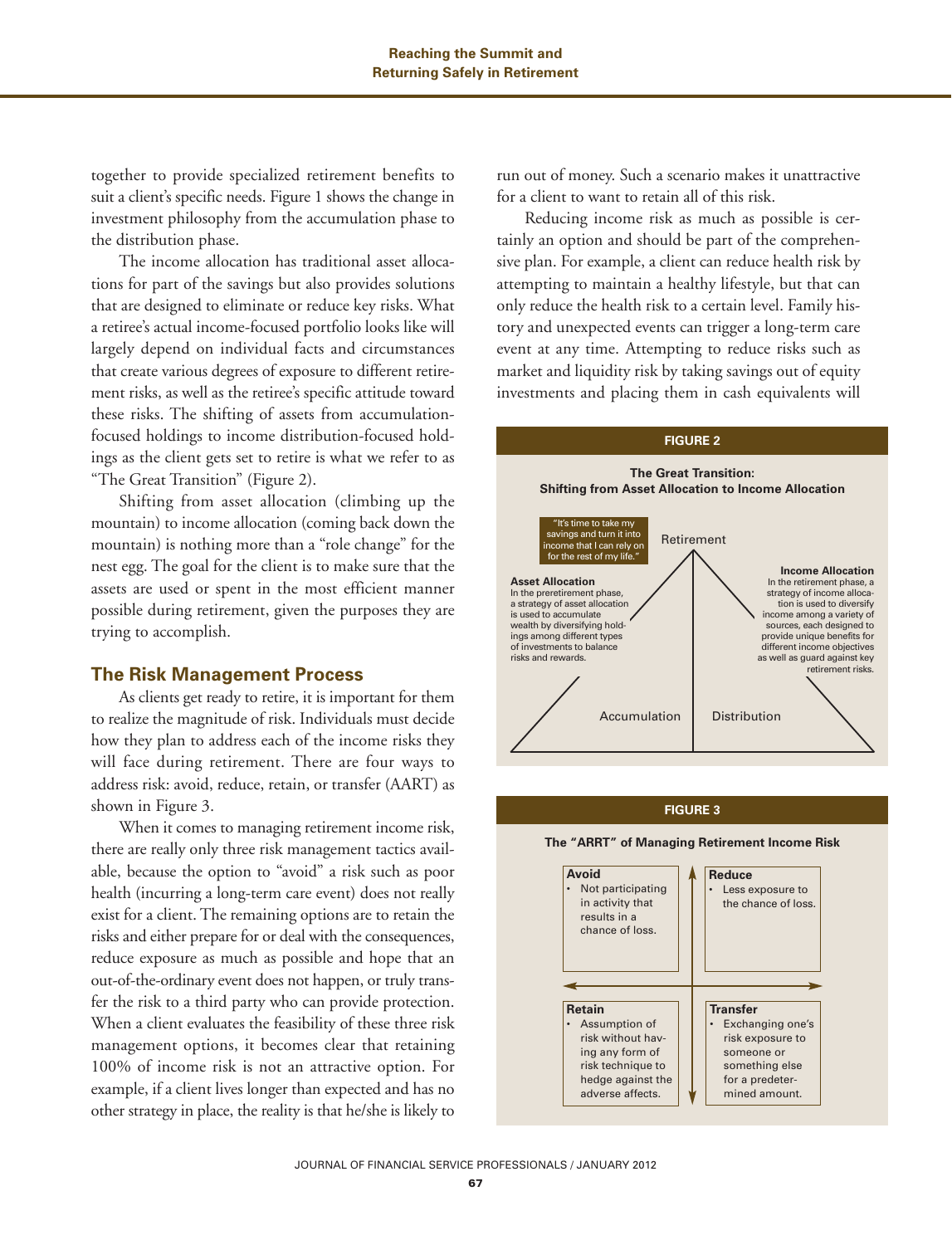likely reduce these two risks, but such a strategy can actually be harmful because the reduced equity exposure may mean that the portfolio is unable to keep pace with inflation or produce returns large enough to either provide income throughout retirement or leave a legacy.

The remaining risk management strategy is to transfer all or part of the various risks to a third-party financial institution that, due to the law of large numbers and the ability to pool capital, is able to offer specific, tactical risk management solutions to a client for an affordable price.

Several studies emphasize adding different insurance products that can sustain retirement income. Ameriks, Veres, and Warshawsky<sup>5</sup> recognize the concept of harmful effects of reducing equity exposure and suggest that adding an immediate annuity to the portfolio mix will increase sustainability. In contrast, Lemoine, Cordell, and Gustafson<sup>6</sup> try five different approaches to sustainable retirement withdrawals and find that the highest probability of success results from a portfolio with 100% equity combined with a fixed annuity. Milevsky7 provides mathematical justification for suggesting that both fixed and

# **FIGURE 4 Retirement's New Risk Spectrum: Risk-Based Income Allocations KEY** UNADDRESSED ADDRESSED **RETIREMENT RISKS** LIQUIDITY **V** LONGEVITY MARKET **v** √ √ SEQUENCE **√** √ OF RETURN INFLATION  $\checkmark$  √ √ √ **HEALTH LEGACY** ■ Asset Management ■ Long Term Care ■ Equity Income Guarantees ■ Inflation Protection ■ Longevity Insurance ■ Life Insurance

variable annuities with guaranteed riders offer protection against longevity risk and market risk. Warshawsky<sup>8</sup> points out the advantages and disadvantages of different types of annuities designed for sustainable retirement income as a solution to the problem of a lump-sum distribution from a pension plan.

Ultimately, the decisions a client will make during the risk management process will largely depend on individual facts and circumstances and overall attitudes toward the various risks. During the distribution phase a risk-based income allocation portfolio will be based on the risk tolerances of the client, and these portfolios need to be custom built and designed around decisions the client makes to retain, reduce or transfer the various retirement income risks.

For example, Figure 4 shows the hypothetical portfolios retirees may use to allocate their savings across different income solutions in the distribution phase. The hypothetical portfolio to the far left of the spectrum ("UNADDRESSED") shows savings invested 100% in asset management. This is because while a pure asset management portfolio, regardless of what the equity/bond mix is, may offer some protections against risks to retirement income, there is no certainty that the portfolio will produce retirement income. This type of portfolio to the far left of the spectrum is often what a traditional retirement portfolio looks like in the market. The equity/bond mix may range from 0 to 100%, but the overall holdings are focused entirely in traditional asset management strategies built around asset allocations instead of income allocations designed to address key retirement income risks. Such a portfolio design would be the result of a client who, after performing the ARRT of managing retirement income risk, decides to retain the various risks to income.

To the far right of the spectrum ("ADDRESSED") is a sample portfolio that is designed as the result of a client who wants to transfer as much income risk as possible to third-party financial institutions. Through incorporating solutions such as longevity insurance, lifetime income guarantees, and asset-based long-term care coverage in addition to traditional asset management, targeted amounts of retirement income can be produced. The portfolio also targets an ending residual value that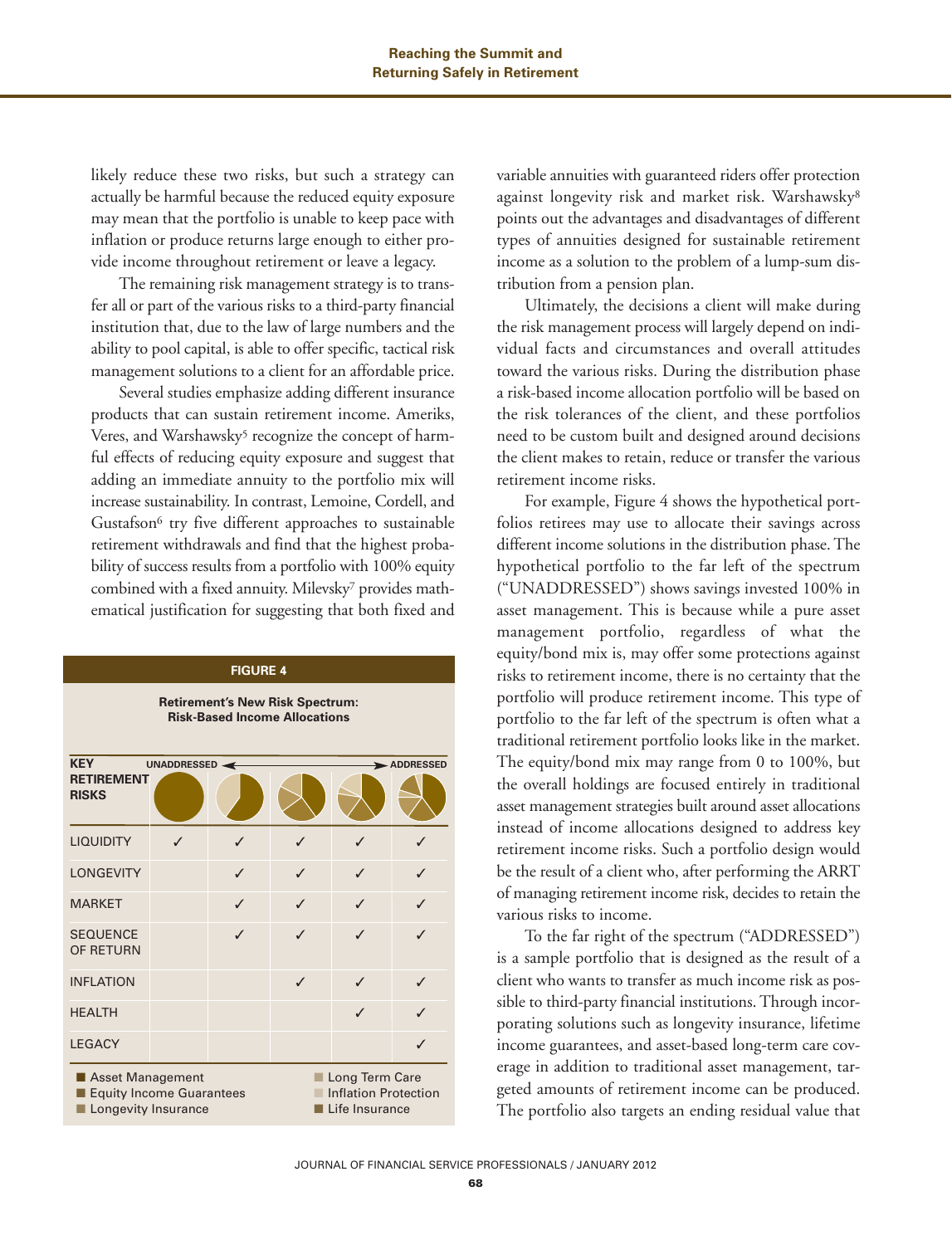would be consistent with the client's overall legacy goals.

The three hypothetical portfolios in the middle of the spectrum represent hybrid solutions lying somewhere between the two portfolios just described. These hybrid portfolios are the types of income allocation that would transfer some income risk to a third party while still retaining a portion of the risk. For example, a client may not feel the need to address legacy or health risk and may decide to retain these risks.

Oftentimes it is not economically feasible for clients to address all of the risks of the income distribution phase. There is a trade-off between risk and return when transferring risk to a third party. Risk is reduced but it has a cost and therefore may reduce returns. If a client does not really consider a certain retirement income risk (such as legacy risk) a meaningful threat, then transferring this risk to a life insurance company that will provide a death benefit to the client's beneficiary is a low value strategy to the client.

The goal is for a client to decide, based on his/her personal circumstances and overall tolerance to the various risks, how much risk he/she is comfortable retaining. The financial planner builds a robust transfer strategy around the remaining risks that maximizes the client's personal risk-adjusted rate of return. None of the hypothetical portfolios shown on the spectrum in Figure 4 is better than the other; it simply is a matter of allocating retirement resources based on the client's risk profile in retirement.

In the case of a couple where individual goals, objectives, and risk tolerances may vary greatly, the financial planner must engage both parties to ensure the portfolio design and income allocation is appropriate. Customizing a retirement income allocation around these unique retirement attributes is both an art and a science, requiring a great deal of communication between the financial advisor and the client in order that all goals are adequately addressed and planned for in retirement.

# **Putting It All Together—A Case Study**

The following case study is designed to illustrate how a client, after performing the ARRT of retirement income risk management, can build a distribution-focused income allocation model to meet the retirement goals and minimize the income risks throughout retirement.

Let's assume Jack and Jane Smith, who are both 64 years old and healthy, are getting ready to retire in one year and want to begin to allocate their assets according to an investment strategy that will produce income starting at age 65. They are risk averse and have already started to transfer their nest egg into a conservative investment allocation to alleviate volatility in their portfolio. Overall, they are apprehensive about their retirement outlook because they worry that an adverse market cycle could hinder their probability of having a successful retirement. Moreover, with advances in modern medicine and long life expectancy in their family, they are worried about outliving their retirement savings. Their goal in retirement is to be able to maintain their lifestyle without having excessive risk exposure. After completing the ARRT of retirement income risk management, they have decided to pay for and transfer as much market, longevity, and health risk as possible to a third party. The Smiths are looking to turn their nest egg into an investment allocation that falls toward the right half of the spectrum shown in Figure 4, indicating that they are looking to transfer much of their retirement income risks.

The Smiths have a \$1 million nest egg to draw from in retirement. They will need a starting gross income of \$50,000 dollars over and above their Social Security in order to maintain their current standard of living (5% of their total nest egg). Traditional thinking about retirement planning is that, as clients near the distribution phase, they should begin to shift savings into fixed-income vehicles to hedge against volatility and safeguard their retirement nest eggs. However, while shifting assets into more conservative investments may reduce their equity risk in retirement, it may actually create more risk in other areas such as the risk of running out of money.

This concept is illustrated in a study done by T. Rowe Price9 in which they calculate the probability of various investment portfolios to sustain stated income withdrawal amounts over a 30-year retirement period. In the study, five different types of investment portfolios are used with allocations ranging from 80%/20% to 20%/80% equity/fixed income. An assumed withdrawal rate is taken from each portfolio annually ranging from 3% to 8% (adjusted for inflation). If after the end of the 30-year period of taking inflation adjusted-annual withdrawals there is at least \$1 left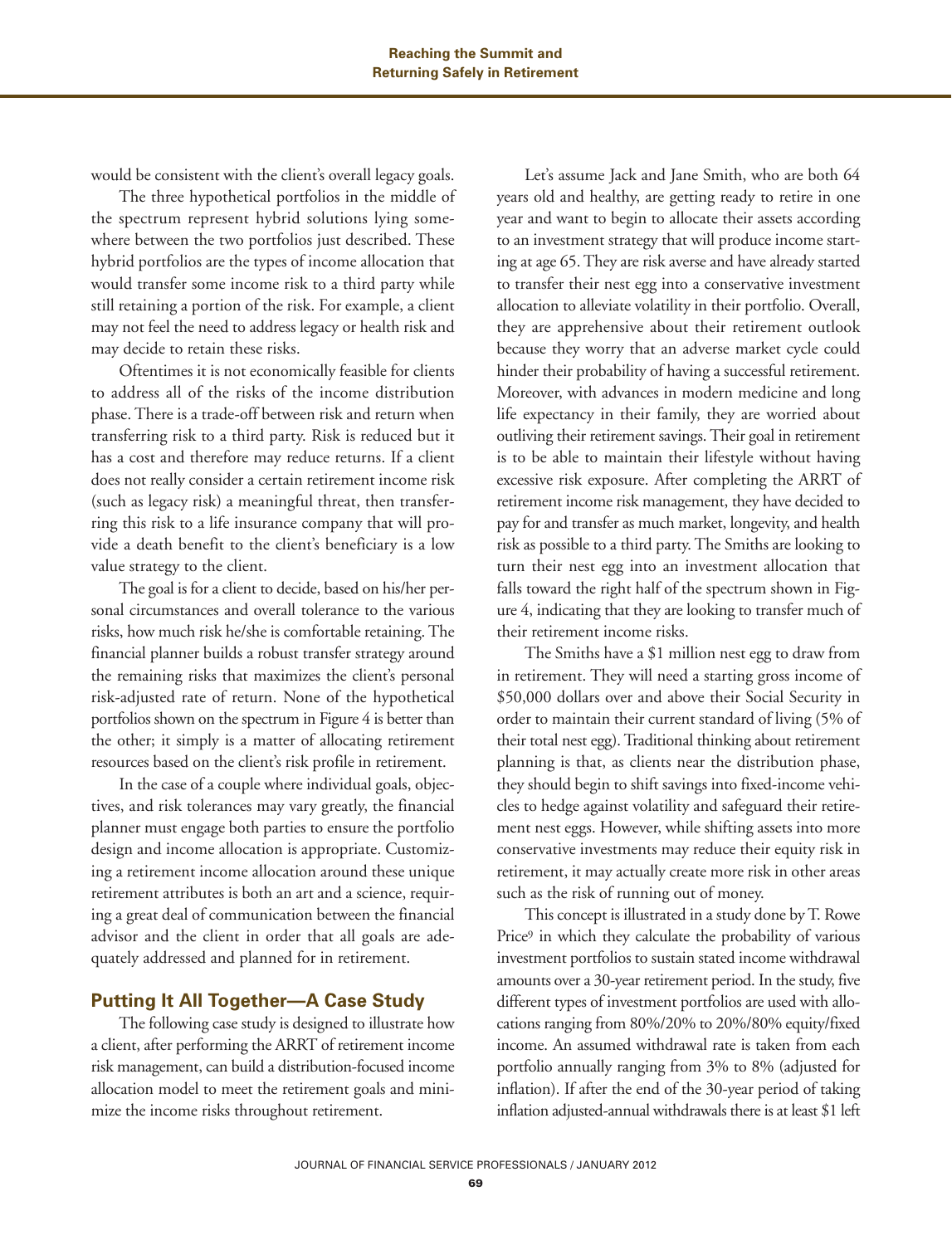in a portfolio, the study considers the portfolio to be a success and therefore a sustainable investment strategy. The results of this study indicate that the Smiths would have a 63% chance that their portfolio will produce a 5% inflation-adjusted annual withdrawal rate and leave them with at least \$1 in their account at the end of the 30 years (assuming a 40/60 allocation). A 20/80 allocation has only a 49% probability of sustainability.

Given the Smiths' attitude to risk, they are not comfortable with a 63% chance that their \$1 million nest egg will last for 30 years. If they reduce their equity exposure, the probability of success goes down. If they increase their equity exposure, the probability of success goes up, but only by a few percentage points, and the risk of principal loss increases greatly with a larger allocation to equities. If they try to increase their odds of success by planning for a retirement period shorter than 30 years, they discover an equally large problem. Since there is roughly a 50% chance that at least one spouse of a couple age 65 will be alive at age 92,10 planning for a shorter than 30-year retirement period is unwise and may result in personal financial ruin (Figure 5). The Smiths realize that they are faced with a serious problem.

They decide to reduce and transfer most of their retirement risk while retaining a small proportion in order to have some flexibility for life's unknowns. The following are steps the Smiths could take to build a customized





income allocation in order to manage the income risk they will face during retirement. (Note: For the purpose of this case study we will only deal with gross numbers before taxes to more easily convey the concepts.)

The first step in building a custom retirement income-focused allocation for the Smiths is to lower the planned withdrawal rate from the traditional portfolio. If they make no changes to their traditional investment portfolio in retirement, the initial \$50,000 they need in retirement will require a beginning annual withdrawal rate of 5% from their \$1 million investment portfolio. If they reposition 25% (\$250,000) of the investment portfolio into a lifetime income annuity, they can reduce the annual withdrawal rate needed from the investment portfolio. Based on the their ages, a \$250,000 allocation to a lifetime income annuity produces an annual income stream of \$16,388 (based on income annuity rates at the time of the case study) that is contractually guaranteed by the issuer to last for both their lifetimes. This means that they only need to withdraw \$33,612 (\$50,000 – \$16,388) or 4.5% from the \$750,000 allocated in the traditional portfolio.

By reducing the initial annual withdrawal rate from the traditional portfolio from 5% to 4.5%, it increases the probability of the portfolio's sustainability from 63% to nearly 80% based on the study done by T. Rowe Price & Associates<sup>11</sup> for a  $40/60$  portfolio over a 30-year time horizon. The income generated from the lifetime annuity provides protection against both market and longevity risk.

The second step is to address market volatility for the 75% of assets that remain in a traditional investment management portfolio. Ideally, the Smiths would like to create more certainty around the \$33,612 lifetime income stream being generated from the traditional portfolio without annuitizing the assets as with the income annuity and, thereby, maintaining control over them. They would like these assets to have a chance to grow in the equity markets but want to ensure that they can at least produce enough annual income to cover the \$33,612 gap that exists no matter how badly the equity markets perform.

This can be done by utilizing an equity income guarantee, which can be a variable annuity with a lifetime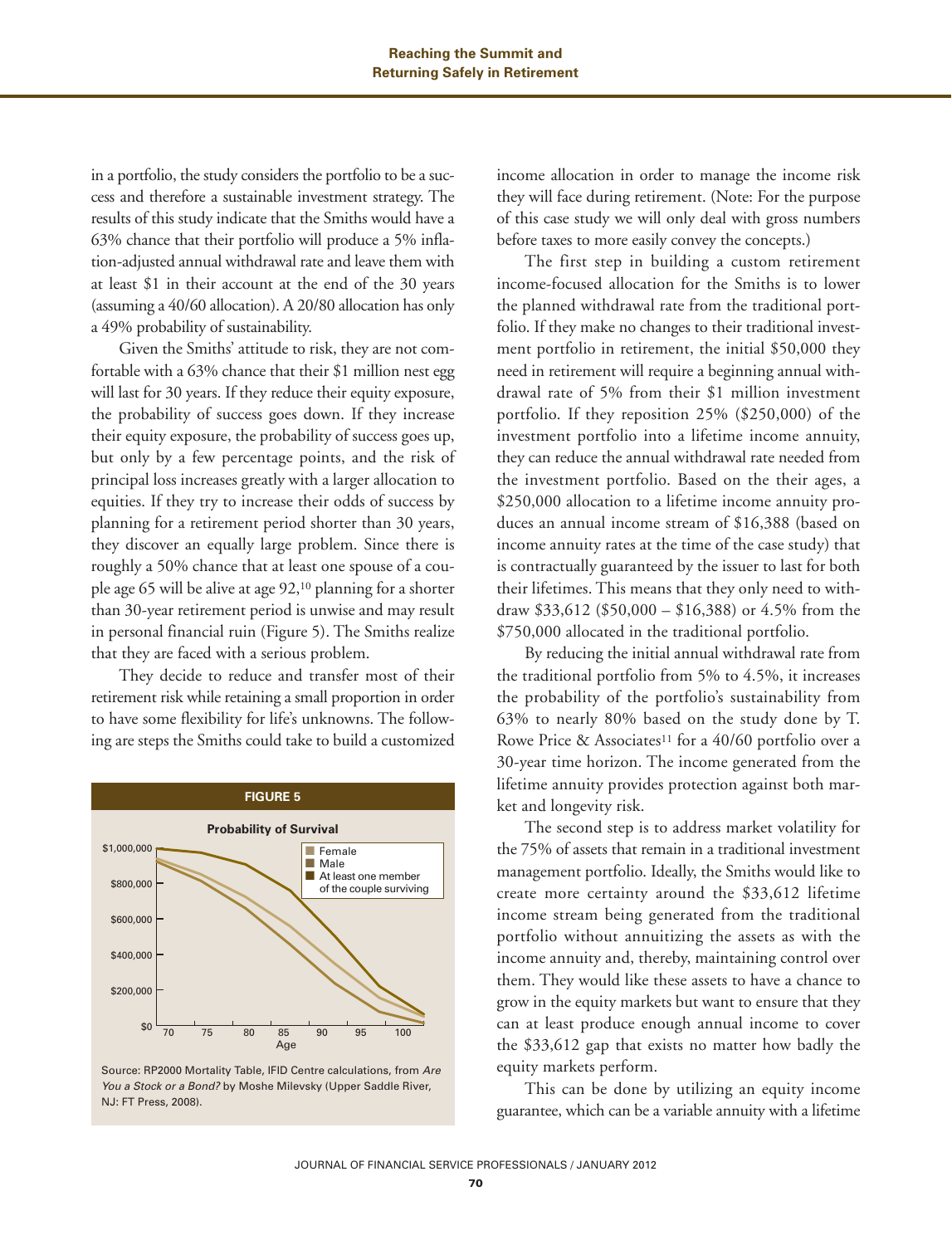income rider attached to it and offered by an insurance company. Unlike a traditional annuity, this variable annuity solution does not involve the "annuitization" of the client's invested dollars. The funds are invested tax deferred in underlying subaccounts such as mutual funds or exchange traded funds (ETFs) similarly found in traditional asset management portfolios. The value of the annuity is based on the performance of the underlying investments less costs and fees associated with the product. However, for a fee, a client can add a lifetime income rider onto an annuity that allows the client to withdraw a certain percentage of income from the annuity for the rest of his/her life no matter how long or regardless of what happens with the equity markets.

The annual lifetime withdrawal rate offered by these products varies but is generally between 4% and 7% depending on the age of the client when withdrawals are started. The withdrawal rate is calculated from a separate income base value that exists separate from the account value. Generally, the income base grows each year by the greater of the real account value (based on the underlying investments) or a stated guaranteed growth rate typically ranging from 5% to 8%. This means that during positive equity market cycles the income base grows with the account value of the annuity. During negative equity market cycles the income base grows by the minimum growth rate, regardless of the market performance of the income bucket (the base on which the withdrawal rate is calculated for purposes of taking annual income), and is guaranteed to grow.

Using a variable annuity with a living benefit rider allows the client to have the upside potential of investing in equities, with the opportunity for real account value growth, while offering downside protection for purposes of taking income. No matter what happens in the market, a phantom income bucket is guaranteed to grow each year from which a client is contractually guaranteed to withdraw income for his/her entire lifetime.

The variable annuity with living benefit rider offers a guaranteed income stream to manage market and longevity risk and does not require the clients to annuitize their assets. It allows them to be invested in the market (arguably providing more freedom to invest in equities because of the underlying lifetime income guarantees) without the same degree of market risk. A variable annuity with living benefit rider does cost more than a traditional asset management portfolio; on average, the increased cost is between 1% and 1.5% annually. However, the total weighted average cost of the entire retirement portfolio may only increase by a marginal amount. The key is to look at the portfolio holistically to see if a variable annuity with living benefit rider can add any value to the retirement income allocation.

In our sample case for the Smiths, we assume the following features about the variable annuity with a living benefit rider based on current availability from a highly rated insurance company at the time this sample case was developed.

- The annuity with the lifetime income rider costs roughly 2.3% per year (plus the cost of the underlying funds, which generally averages about a 1% expense ratio).
- The annuity with the lifetime income rider allows for up to an 80/20 equity-bond asset mix.
- The lifetime income rider applies a 6% annual deferral credit to the income base (the bucket from which the lifetime withdrawal percentage is calculated). If the market performs well and the real account value grows by greater than 6%, the income base will grow by actual market return.
- The withdrawal rate from the income base is also equal to 6%.

The Smiths decide to allocate 30% of their portfolio to this solution. They stay invested in equities with the 75% of the portfolio that was not allocated to the lifetime income annuity but reduce market and longevity risk because the \$300,000 of assets allocated to the variable annuity with living benefit rider has contractual income guarantees built into the equity investments. This helps them protect a substantial income stream that makes up a large percentage of their income gap of \$33,612 (\$50,000–\$16,388). Specifically, when they retire next year, they will be guaranteed to withdraw at least \$19,080 each year from their annuity (the income base made up of the \$300,000 invested today is guaranteed to grow by at least 6% regardless of equity performance), which equals \$318,000 next year when they retire. At that time, the Smiths will be able to take lifetime income of 6% of the \$318,000 or \$19,080. If the markets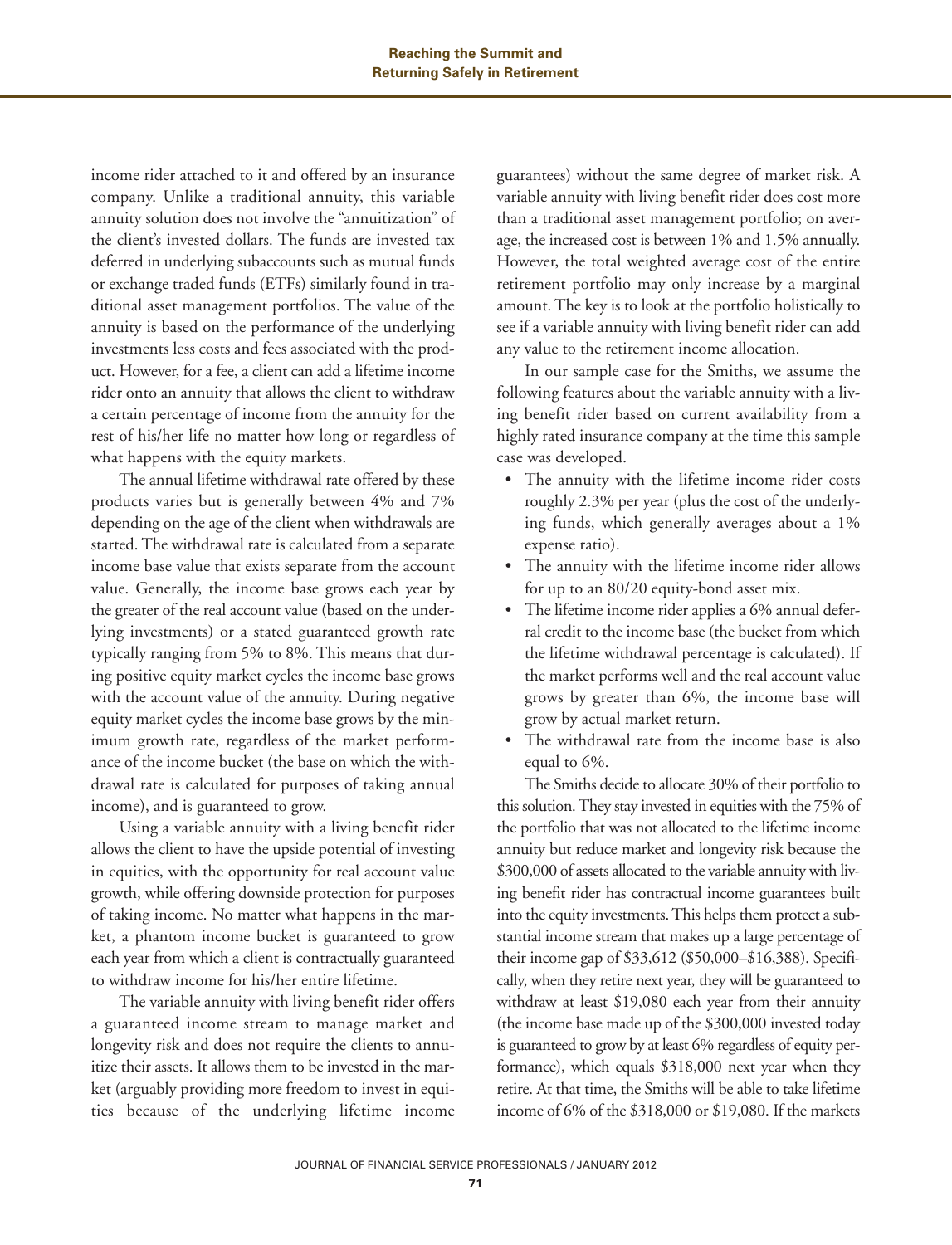perform better than 6%, the guaranteed annual withdrawal amount can increase, but it can never decrease.

Of the \$50,000 annual income needed, \$16,388 is guaranteed by the lifetime income annuity and \$19,080 is guaranteed by the variable annuity with living benefit rider. The difference of \$14,532, which must be withdrawn from the remaining assets, is equal to only about a 3.2% withdrawal rate and, therefore, has almost a 99% probability of sustainability based on the T. Rowe Price study.12 The lifetime income annuity, coupled with the variable annuity with living benefit rider, has brought the withdrawal sustainability of the Smiths' portfolio up from 63% to almost 99% while simultaneously helping them to hedge against market, longevity, and inflation risk and still granting them control over 75% of their assets to be invested in the market.

The third step in building the Smiths' retirement income allocation portfolio is to address their health risk in retirement. A long-term care (LTC) event could have a devastating impact on their retirement income and overall investment portfolio. The average LTC stay is over three years in length and an average nursing home can cost around \$70,000 annually.13 When evaluating various LTC protection strategies, clients have a variety of options to choose from, such as traditional LTC insurance, life insurance policies that offer accelerated death benefit riders, annuities that offer enhanced income withdrawal rates, or even newer, asset-based or hybrid LTC contracts that offer a combination of these features. There is no "right" answer or single "best" solution. It all depends on the client's needs, circumstances, and preferences.

With traditional LTC, insurance policyholders generally pay ongoing premiums for a period of time or throughout their entire lifetimes depending on the product design. If an LTC event occurs during their lifetime, coverage is provided. If an LTC event does not occur, the premiums are not returned. In addition, the premiums for traditional LTC insurance can be expensive, and the rates can increase during the life of the contract. Recently, a number of traditional LTC contracts with insurance companies have raised their premiums on existing policies by up to 40%.14 So while traditional LTC coverage does make sense for retirees looking to maximize their protection, given the Smiths' financial situation and personal preferences, they decide not to purchase traditional LTC coverage.

Instead, the Smiths decide to allocate 5% (\$50,000) of their portfolio to asset-based LTC. This particular solution has the following features:

- 1. Requires a single lump-sum deposit (no ongoing premiums required).
- 2. Offers 100% return of premium allowing policyholders to surrender the contract at any time and receive back what they invested (no "use it" or "lose it" feature).
- 3. Provides leverage of roughly 4–5 times the single deposit amount that can be used to pay for LTC expenses when they occur. In the Smiths' case, their \$50,000 deposit creates a \$237,156 LTC bucket that the Smiths can use to pay for home health care, assisted living, or nursing home expenses should an LTC event occur.
- 4. Provides a small death benefit if they do not incur an LTC event or have not yet withdrawn the funds and used them for other eligible expenses before their deaths.

The fourth and final step in building the Smiths' retirement portfolio is to compare the equity-bond mix of the entire portfolio after the reallocations take place to what the equity/bond mix was before the reallocations to "income focused" investments are made.

In the end, the Smiths are able to maintain a 40/60 equity-bond mix. They reduce their annual withdrawal percentage from nonguaranteed sources from 5% to 3.63%, thereby increasing the sustainability of the portfolio from 63% to over 90% as well as addressing market, inflation, longevity, and health care risk and maintaining liquidity. The overall results are shown in Table 2.

What do the Smiths accomplish with their custom retirement income allocation model?

- 1. Market, inflation, longevity, health care, and liquidity risks are reduced and some legacy benefits are provided.
- 2. The withdrawal percentage of the nonguaranteed investments is lowered to better insure that they have a more sustainable retirement allocation.
- 3. A significant portion of their core annual income need is contractually guaranteed to be there no mat-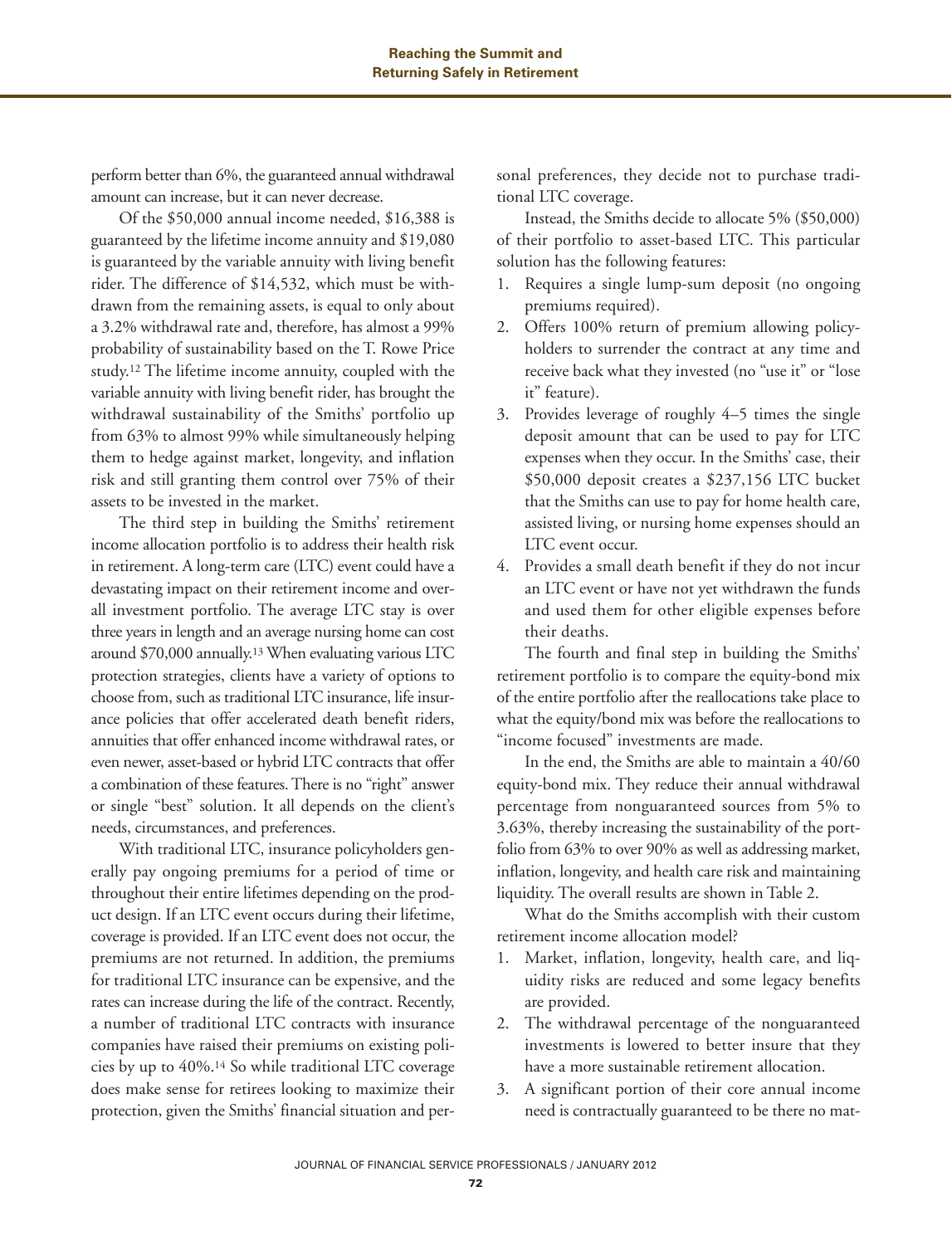ter how long they live or regardless of what market cycles they encounter.

4. Their portfolio maintains appropriate equity exposure to combat inflation while not having to face the income risks that such equity exposure typically creates.

The overall asset allocation of the portfolio remains the same as does the value.

# **Conclusions**

By shifting assets from traditional investmentfocused asset allocation and building a distributionfocused income allocation, the Smiths are able to reduce the risk associated with their retirement income streams. This strategy required no new assets but rather an efficient allocation of existing resources to meet the objectives of the retirement income phase of retirement planning. What is needed for successful and comprehensive retirement planning is not just well-thought-out accumulation strategies but detailed and custom distribution strategies designed to provide lifetime retirement income and reduce the risks associated with it.

Academics, industry professionals, and retirees should not just focus on "climbing up" the mountain of retirement planning but should develop a well-thoughtout risk management strategy for "coming back down" the mountain. This article provides an overview for how financial planners, while navigating their clients' retirement planning mountain, can assure that they reach the summit and return safely. ■

Caleb J. Callahan, CFP, is Chief Marketing Officer of ValMark Securities, a national independent broker dealer specializing in equity, investment advisory, and risk management products for the nation's top echelon of financial professionals. Caleb is responsible for the overall sales, marketing, and distribution of the firm's broad offering of financial products and planning services. He is a published author, industry contributor, and national presenter, and is quoted frequently on the topics of investment and insurance planning. He can be reached at caleb.callahan@valmarksecurities.com.

Christopher J. Finefrock, MBA, is an Analyst at ValMark Securities specializing in Retirement Income Distribution. Chris spends much of his time working directly with independent financial professionals helping them build their own processes for clients centered around retirement income planning that includes the holistic use of insurance, brokerage, and investment advisory products and services. He can be reached at Chris.Finefrock@valmarksecurities.com.

Karen Eilers Lahey, PhD, is the Charles Herberich Professor of Real Estate at the University of Akron. She teaches real estate finance at the undergraduate level and corporate finance at the graduate level. Her bachelor's degree is from the University of Florida, and she earned both her MBA and PhD from Florida State University. Karen is the former editor (1995-2001) of Financial Services Review and past president of the Academy of Financial Services (AFS). She is currently a member of the Board of Trustees for The American College. She may be reached at klahey@uakron.edu.

(1) W.P. Bengen, "Determining Withdrawal Rates Using Historical Data," *Journal of Financial Planning* (January 1994): 14–24; W.P. Bengen, W.P., "Asset Allocation for a Lifetime," *Journal of Financial Planning* (August

| <b>TABLE 2</b>                                                |                                                      |                        |                                      |                                   |                           |                                 |                                                |  |  |  |
|---------------------------------------------------------------|------------------------------------------------------|------------------------|--------------------------------------|-----------------------------------|---------------------------|---------------------------------|------------------------------------------------|--|--|--|
| <b>Solution</b><br>Variable annuity<br>w/living benefit rider | <b>Dollar Amount</b><br><b>Invested</b><br>\$300,000 | <b>Equities</b><br>80% | <b>Fixed</b><br><b>Income</b><br>20% | Withdrawal<br>Percentage<br>6.00% | <b>Income</b><br>\$19,080 | Equity %<br>of Portfolio<br>24% | <b>Fixed</b><br>Income %<br>of Portfolio<br>6% |  |  |  |
| Lifetime income annuity                                       | \$250,000                                            | $0\%$                  | 100%                                 | 6.56%                             | \$16,387.68               | $0\%$                           | 25%                                            |  |  |  |
| Asset management                                              | \$400,000                                            | 40%                    | 60%                                  | 3.63%                             | \$14,532.32               | 16%                             | 24%                                            |  |  |  |
| <b>Hybrid LTC</b>                                             | \$50,000                                             | $0\%$                  | 100%                                 | $0.00\%$                          |                           | 0%                              | 5%                                             |  |  |  |
| <b>Total</b>                                                  | \$1,000,000                                          |                        |                                      |                                   |                           | 40%                             | 60%                                            |  |  |  |

#### JOURNAL OF FINANCIAL SERVICE PROFESSIONALS / JANUARY 2012